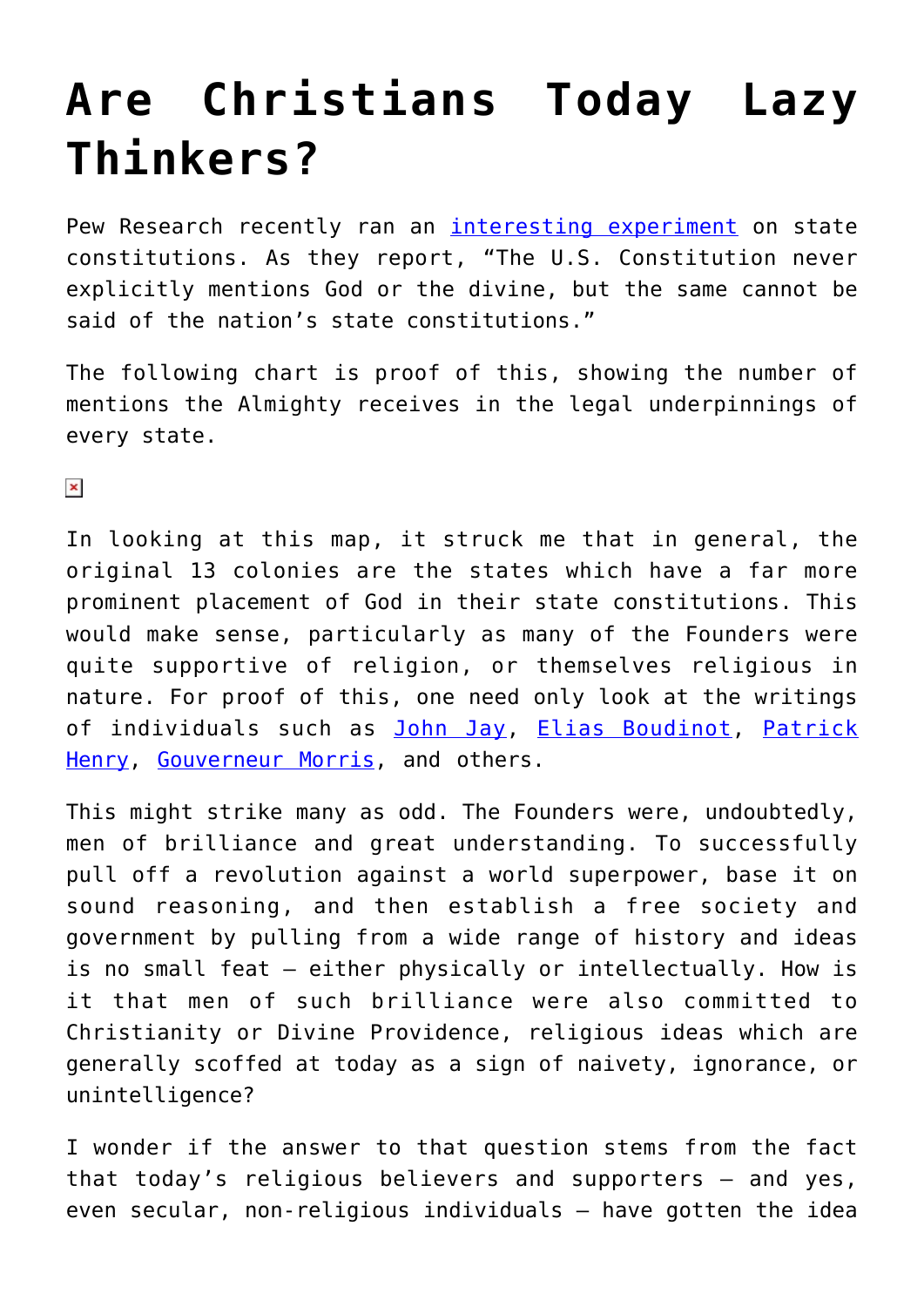that faith is incompatible with deep thinking, reason, and intelligence. C.S. Lewis hinted at a similar thought in his famous work, *[Mere Christianity](https://www.amazon.com/gp/product/0060652926/ref=as_li_qf_sp_asin_il_tl?ie=UTF8&tag=intelltakeo0d-20&camp=1789&creative=9325&linkCode=as2&creativeASIN=0060652926&linkId=1932f270e50c99e24c52542b888ff19a):*

*[B]ecause Christ said we could only get into His world by being like children, many Christians have the idea that, provided you are 'good', it does not matter being a fool. But that is a misunderstanding. … [A]s St Paul pointed out, Christ never meant that we were to remain children in intelligence: on the contrary. He told us to be not only 'as harmless as doves', but also 'as wise as serpents'. He wants a child's heart, but a grown-up's head. He wants us to be simple, single-minded, affectionate, and teachable, as good children are; but He also wants every bit of intelligence we have to be alert at its job, and in first-class fighting trim.*

Lewis goes on to say that God "has room for people with very little sense, but He wants every one to use what sense they have." Those who fail to exercise that intelligence are in for a bit of a surprise:

*God is no fonder of intellectual slackers than of any other slackers. If you are thinking of becoming a Christian, I warn you, you are embarking on something which is going to take the whole of you, brains and all. But, fortunately, it works the other way round. Anyone who is honestly trying to be a Christian will soon find his intelligence being sharpened: one of the reasons why it needs no special education to be a Christian is that Christianity is an education itself. That is why an uneducated believer like Bunyan was able to write a book that has astonished the whole world.*

Many of the Founders knew how to use their faith and intelligence as strong co-workers in the race of life. The question is, do modern Americans? Whether religious, secular, or somewhere in between, are we missing out on important